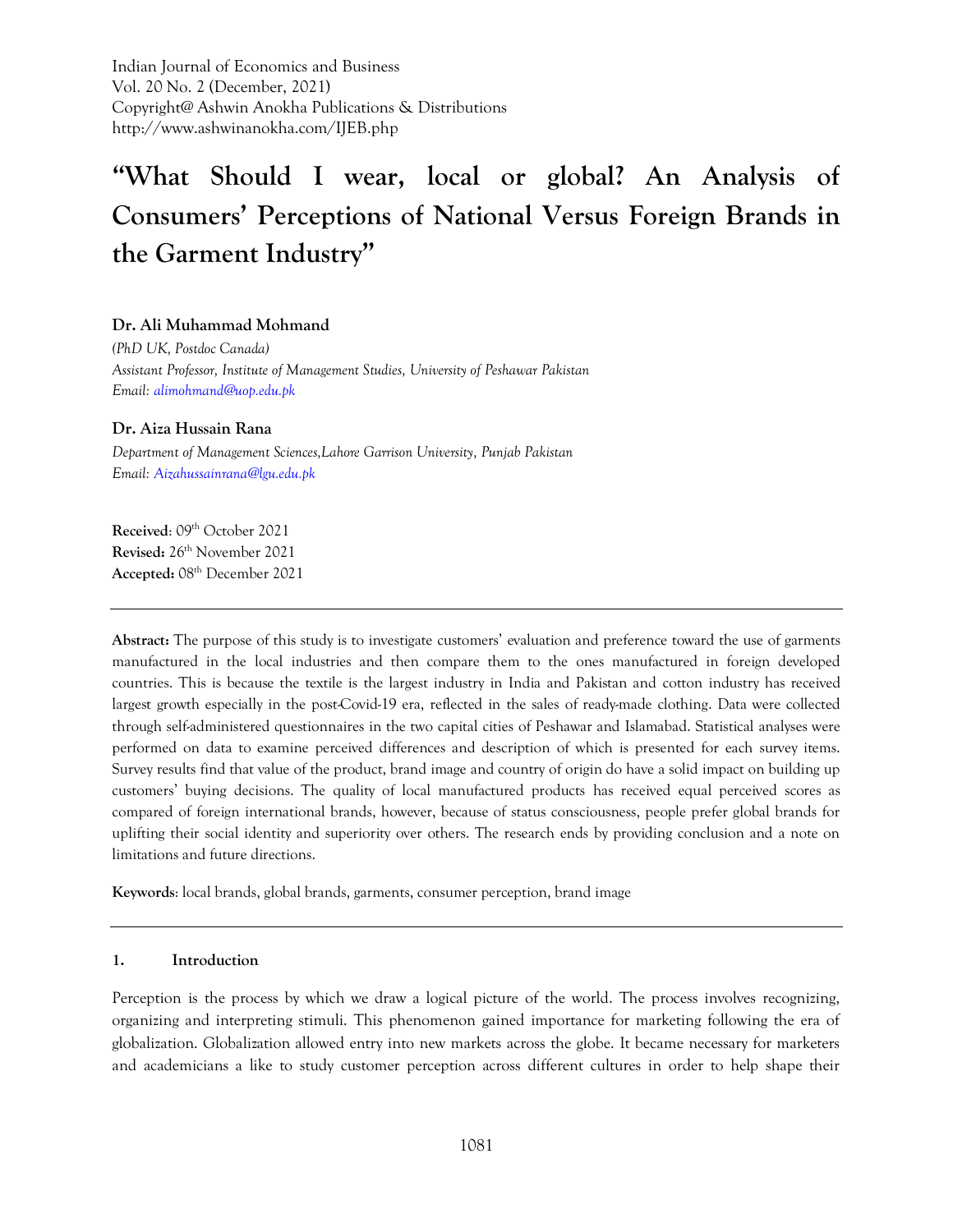marketing strategies. People from different cultures perceive differently, relative to their experience and knowledge. It is the customer perception that plays a primary role in shaping consumer buying behavior.

Josiassen and Harzing (2008) argued in their study that consumer perception toward countries, cultures and their products keeps changing over time. Several researchers have found that consumers from developed nations perceived local goods as grandeur and superior to foreign goods. (Damanpour, 1993; Jeong and Lee, 2021) while in developing nations the case is the opposite. (Karoui, &Khemakhem, 2019; Akturan, &Bozbay, 2018); Bow and Ford, 1993; Sklair, 1994; Wang and Chen, 2004). In developing nations, scholars have found that brands from a western country of origin were preferred to local brands not only because of a higher perceived quality but also because of a high status symbol(Bow and Ford, 1993).

Moreover especially in the post Covid-19 era, global brands have gained most favorable brand reputation built over a number of years to reach economies of scale and multinational expansion.

Studies conducted previously, comparing local brands to global brands, have taken those products into consideration where local brands are not comparable in terms of quality and brand image with global brands. There isn't any literature regarding developing countries where local brands are comparable in terms of quality, brand image and price to foreign brands. Would the same findings hold true in that situation too? Textile industry In Pakistan has been the prominent one in the industrial sector. Availability of superior quality raw material has led to a perennial progress in this industry. Big brands are seen to have emerged in the Ready-Made Garments sector of the textile industry in the previous decade. These brands have matched international standards in terms of quality and value. Their brands have acquired international recognition and fame. Based on the above conjectures, the researchers therefore highlight that Pakistani consumer generally differentiate between foreign and global garments for some reasons under investigation.

#### **1.1. Purpose of study:**

The purpose of this study is to examine the different factors which impact customer assessment of local and global brands. Evaluate consumer perception and examine consumers' preference in the category of readymade garments in Pakistan. Moreover, to analyze whether or not the findings of previous literature can be generalized to Pakistani markets.

#### **1.2. Research objectives:**

- Investigate the factors determining customer perception in the readymade garments industry.
- Assess the foreign and local brands against the defined factors.
- Observe if country of origin effect plays a role in buying readymade garments.
- Test if Pakistani customer prefers global brand to local brands in readymade garment.

#### **1.3. Scope of the research:**

For the sake of a good comparison the research will take into account the renowned local brands and the available global brands. It will evaluate and compare consumer's perception and preference only and will not look into the actual sales of these brands. The study can be extended to other cities of Pakistan.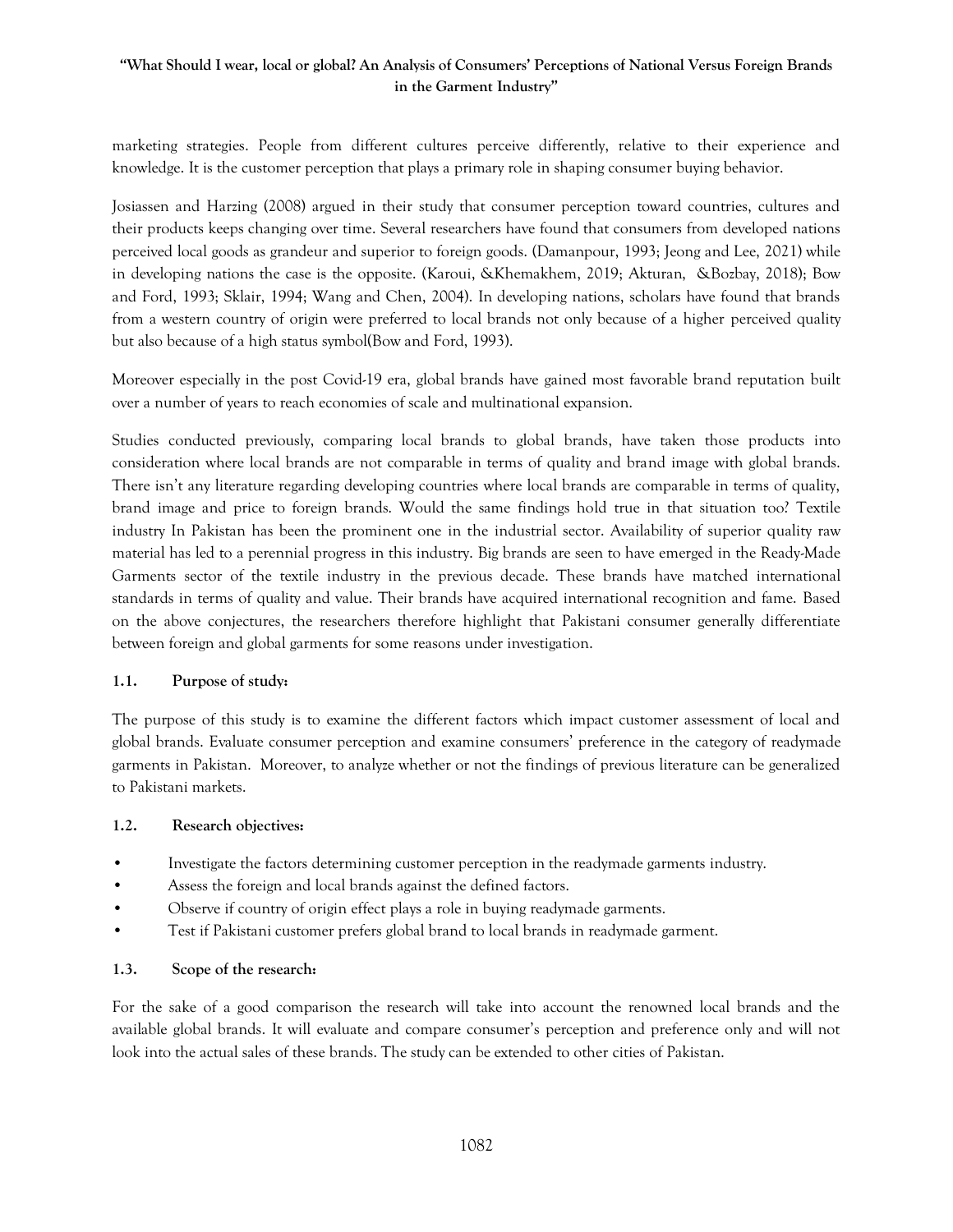#### **2. Literature review**

#### **2.1. Local and global brands:**

The global brand consulting compiles its list of best global brands each year. The selection criterion is based on the value of the brand that includes both financial and psychological aspects of different brands. However, based on what factors is a global brand defined? Dimofte et al. (2008) conducted a qualitative and quantitative study among American students to define a global brand. A number of attributes of global brands were included in a questionnaire. On a Likert scale respondents were asked to what extent they agreed with a particular characteristic. Based on its findings and related documentation, global brands have the following characteristics. A brand is called global if it is available anywhere in the world. Mainly present in four different regions of the world with atleast 5% generating sales outside the country of origin and a turnover of one billion (Kotzab and Teller, 2003). In addition, a growing brand in terms of status, esteem and equity as it goes global, leading to increase in the planned purchase and perceived quality (Johansson and Ronkainen, 2005). It has a global awareness, acceptance and demand (Özsomer and Altaras, 2008).The American Marketing Association defines local brand as one that caters to a particular regional or national market covering a peculiar geographic area usually a country or region. While others may define it as the brand which is created and manufactured in a country and is indigenous to the local people (Dumitrescu, &Vinerean, 2010).

#### **2.2. Local to global brands in the context of developed countries:**

Consumer preference in global and local brands has been a topic of great interest to researchers, mainly because consumer preferences vary by country. The studies that have been conducted in developed countries show a trend of consumers prefer local brands on imported products. Unlike the case of developing countries, domestic products have a high perceived unless the product is rare and exotic and not manufactured locally, for example, crocodile skin quality (Damanpour, 1993; Akturan, &Bozbay, 2018). However, in general, local products are preferred. In addition ethnocentric consumers prefer local brands to foreign ones. (Shimp and Sharma, 1995). Schuilingand Moss (2004) in his exploratory study in four European countries; United Kingdom, France, Germany and Italy have found six advantages that have made more foreign best local brands. They were a high level of perceived quality of local products, greater reliability because they were manufactured locally, where a high level of reliability. Local brands are easily available and there was more awareness regarding trademarks. Local brands are more related to local traditions and culture and had a brand more. The prestige factor plays no role.

#### **2.3. Local to global brands in a context of developing countries:**

The literature on developing countries have shown a tendency to consumption perceive the quality of global / foreign brands higher than local, mainly due to the campaign of the effect of origin. (Batra et al, 2000, Wang and Chen, 2000; Agbonifoh Elimimian and 1999)

A study was conducted in Ghana to assess the attitude of Ghanaian consumers of the middle class to the local and foreign brands in textile and rice. It was found that consumers do not take the label "made in Ghana" in high esteem at the time of purchase. Country served as an important factor and foreign brands have a better perceived quality. (Apoku and Okarli, 2009)

Another important factor that explains the inclination towards foreign brands among developing countries is the social status. Research by Wand and Chen (2004) in China found that the people of the middle and upper class showed preference for foreign brands because the brand has been associated with conspicuous consumption, superior quality and prestige. Batra et al. (2000) in his research on India noted that the non-local character of a mark is attractive to customers because it had a high social value signaling. Consumers have tried to copy the lifestyles of people in the West following their purchasing practices. This is especially true for products that could be presented to the public as clothing.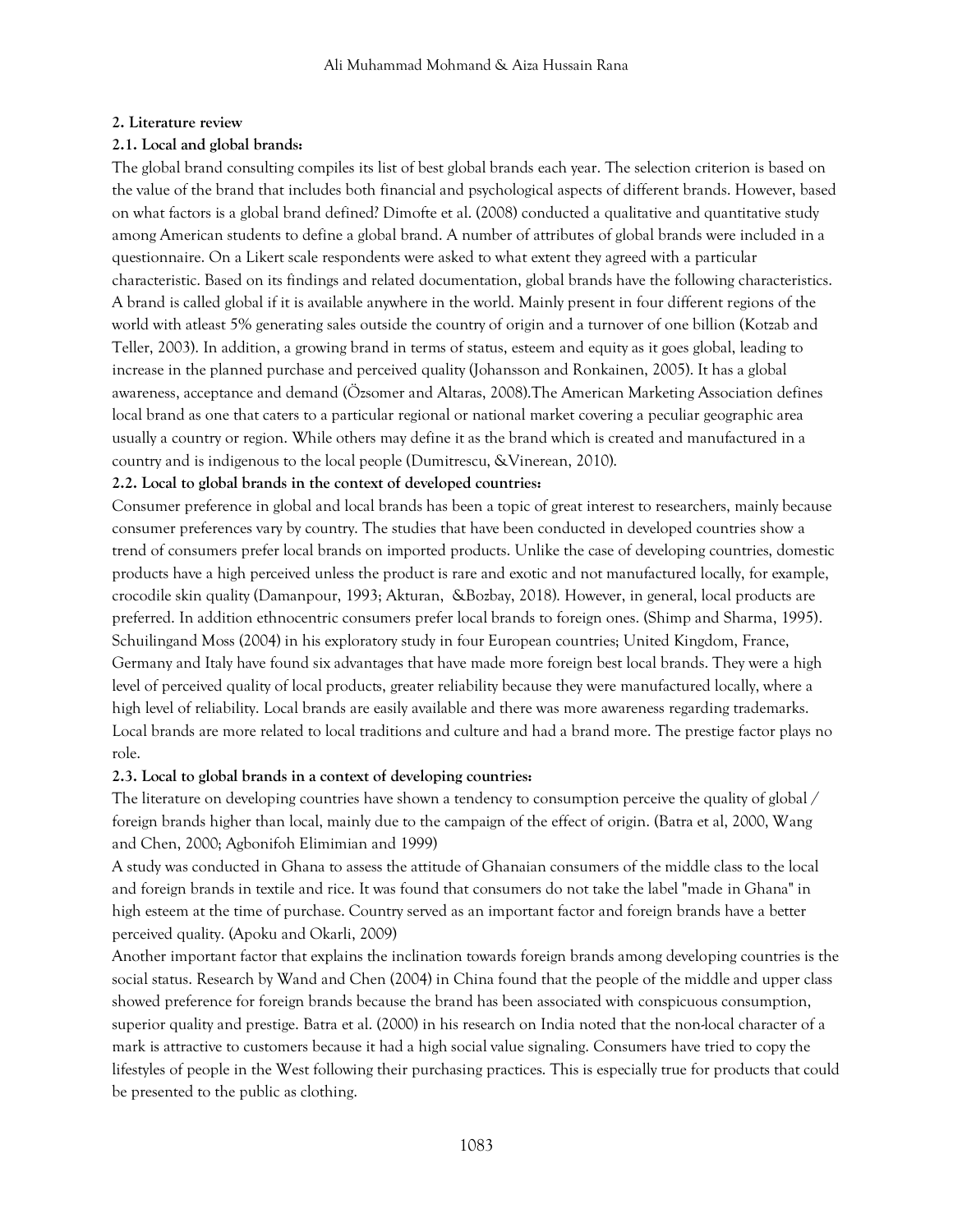Patriotism can affect consumer choice towards foreign brands. Iranian consumers prefer domestic products compared to products or turkey because of their negative feelings about the country from China. However, countries like the United Kingdom and the United States had a favorable image among Iranians and the country of origin and conspicuous consumption has led to a preference for foreign brands in these countries, despite the strong ethnocentrism. Imported from the United Kingdom and Italy clothes, he noted, have been associated with the image of the top brand, sophistication and superior quality. (Shimp and Sharma, 1995) From the study of the literature on global brands against local four main factors have been identified that have an impact on the perceptions and attitudes of consumers.

- The country of origin effect
- The perceived quality and value
- Brand image (associated with both quality and prestige)

#### **2.4. Country of origin effect:**

Country of origin effect means that consumers relate some countries with the best products. For example, Swiss watches and Italian sports cars. In an article in the Harvard Business Review, it was noted that although Venezuela was the highest exporter of best quality cocoa beans have its own brand of chocolates could not go global because consumers in the country of home are not willing to pay a high price for what would be their for Swiss chocolate. Therefore, the effect of COO becomes a challenge for brands that aspire to develop globally. (Nelson and Deshpande, 2013).

Several researchers have studied the effect of country of origin and arrived at different conclusions. Country of origin effect increased if the product came from countries with similar cultures (Watson and Wright, 2000) Studies by Jhaveri (2007) and Kiran et al. (2005) on the Indian consumers have shown that the effect of COO was high for technological and sustainable products.

A study by Wang and Yang (2008) studied the effect of COO of a new perspective by analyzing its relation with brand personality and purchase decision. On the other hand, some researchers hold the view that the effect of country of origin is now diluted by many factors. Country of origin impact is less that consumers participate in the extended when purchasing the product search. (Agarwal and Kamkura, 1999) "This is because in real consumers of the market situation does not rely solely on extrinsic evidence, but also the intrinsic evidence of a product."

The introduction of hybrid products on the market has also facilitated the effect of country of origin and production is now outsourced and carried out in various countries around the world (Lee, et al., 2018).

#### **2.5. Perceived value and perceived quality:**

For the purposes of this research, it is important to have a clearer idea of the concepts of perceived quality and value to assess the property for the Pakistani consumer. Literature has shown that people in developing countries perceive the products developed as having better quality and higher value compared to local brands countries. Before determining the consumer's perception of quality and value, a clear understanding of the two terms is necessary.

Zeithaml (1988) stated: "The perceived quality is to stop the consumption of the overall excellence or superiority of a product" According to him, "does not even exist any objective quality since quality is perceived by a person "what the company considering the quality they offer is different from what consumers think they are getting. Morgan (1985) conducted a research study of General Electric where he highlighted the main differences between the way consumers, operators and retailers perceive the quality of devices. For administrators were essential components of quality processes, performance and form. Unlike consumers the quality aspect was the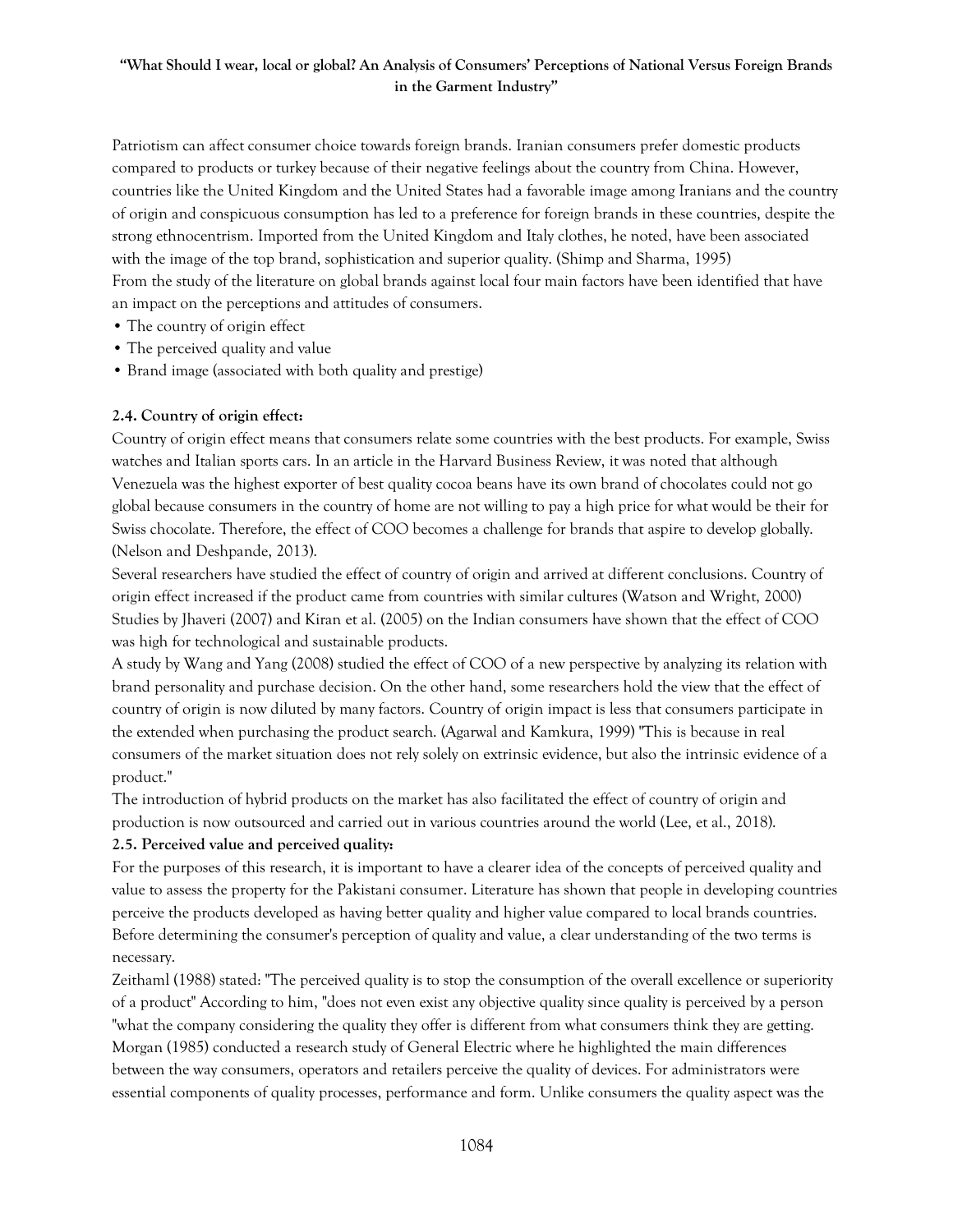ability to clean easily and duration.

Quality is a multidimensional subjective concept and it has a different meaning for different people. It also varies in different cultures. In a market quality varies by product. For fresh juice quality is purity (Zeithmal, 1988) for high-quality stereo speakers is the size, quality clothing is style (Olshavky 1985) Garvin (1987) reported eight dimensions of quality product. "Performance, features, reliability, conformance, durability, maintenance, aesthetics and perceived quality." Quality is a cognitive judgment of highest level. "(Lutz, 1986) Evaluation clients in quality depends more on the intrinsic evidence if they can be evaluated at the time of purchase, if not, there is more reliance on extrinsic cues. Second, when the consumer has sufficient time to assess the intrinsic indices are then considered. (Zeithmal 1988)

Using the multidimensional approach to quality, we must be very clear in defining the quality of our clothing respondents. In addition, since the Pakistani consumers buy clothes in their leisure time, we can assume they will plenty of time for the evaluation of the intrinsic evidence that can be easily judged at the time of purchase. The value is an abstract phenomenon. Some people take value as a "quality, affordable" or in simplistic terms that the consumer gets against price it pays. Perceived value is "global consumer's judgment of the usefulness of a product that is based on the perception consumer of what is received which is given to "(Ziethmal 1988). What is given again is perceived differently by people. Some people take it as the price paid, others take as the effort put in. The value is an important decision because a product can have a high perceived quality, but if it is not affordable, then it holds less than value for the customer. In this case, the value becomes important. According Farukh Shahzad to Pakistani consumers is therefore sensitive to the price of our research, we will measure the value and price for a given quality clothing.

#### **2.6. Branding:**

Branding, as perceived quality and value, is a concept of perception. Branding is the design regarding a particular brand in the minds of consumers. The brand image depends on how the consumer would interpret a particular brand and that interpretation is supported by reason or emotion. In addition, to some extent, because it is intrinsically dependent on how the interpreter consumption, but in a greater extent, that is extrinsic interpretation is affected by consumer marketing activities.

"It is the perception of reality is more important than reality itself is a theme underlying most conceptualizations brand. Encapsulations like this theme, these general definitions are the happiest." (Dobni and Zinkhan, 1990) Factors branding as more important for products that consumers can publicly display (Bearden and Etzel, 1982). In societies where conspicuous consumption and propensity to be socially desirable is high, the brand can play an important role in the purchase. Most of the time, in a developing country, conspicuous consumption takes ethnocentrism and consumers buy foreign brands to showcase their wealth. The market is the conscious state and foreign brands therefore have high representative characteristics, they are recognized as marks of status (Eastman et al, 1999).

The purchase of foreign brands entering the luxury publicly visible particularly clothing was important for a customer hence Chinese public are found to prefer particular brands because of high brand image and quality in comparison to others(Wang and Chen, 2004).

As a reminder, the previous literature has shown consumers in developing countries as giving preference to foreign brands due to conspicuous consumption, because they perceive foreign brands as superior quality and worth premium prices because global brands have grown firmer as the local picture. However, a gap identified in the literature is that these studies were conducted in countries where local brands were not available or they are not well established. And products considered in the study were those for which local products are not equal in terms of quality. However, in case of Pakistan, as it has been observed, the major brands have emerged in the category of readymade garments. The same conclusions remain true in this case or not? Or the perception and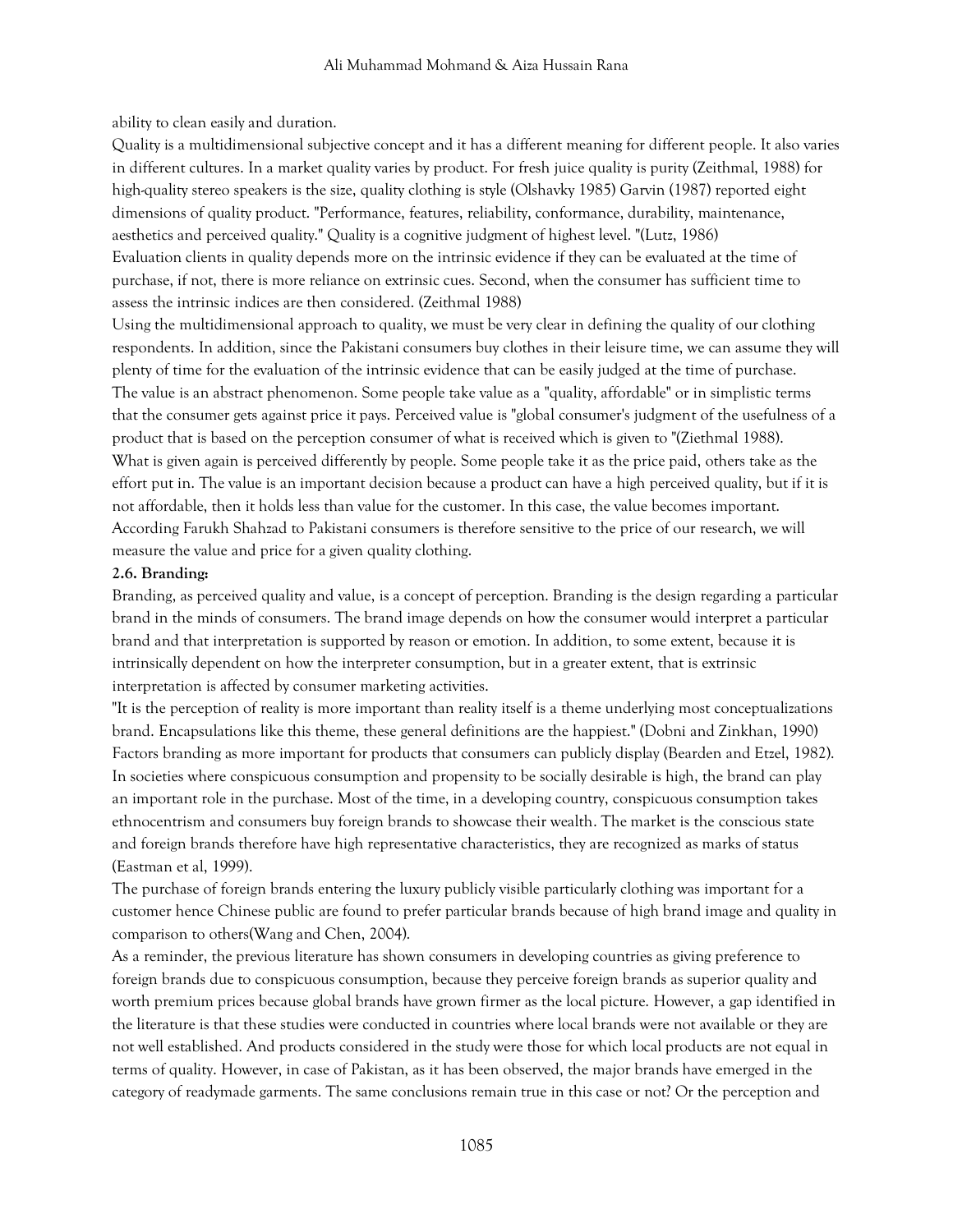#### preferences of people have changed?

According to the literature review four factors that influence consumer perception regarding a brand are quality and value, brand image and country of origin of the effect. In this research these four factors will be assessed for consumers in Peshawar and Islamabad for both local and global brands in the category of ready-made garments. This particular research therefore undertakes customer perception as our main dependent variable while quality, brand image and country of origin have been taken as independent variables impacting consumers' perception in the garment industry.

#### **3. Methodology**

From the literature review four variables identified for this research are perceived quality, perceived value, brand image and country of origin effect. Their relation has been shown in the diagram below.

# **3.1.Analytical framework:**



**Figure 1 Analytical Framework**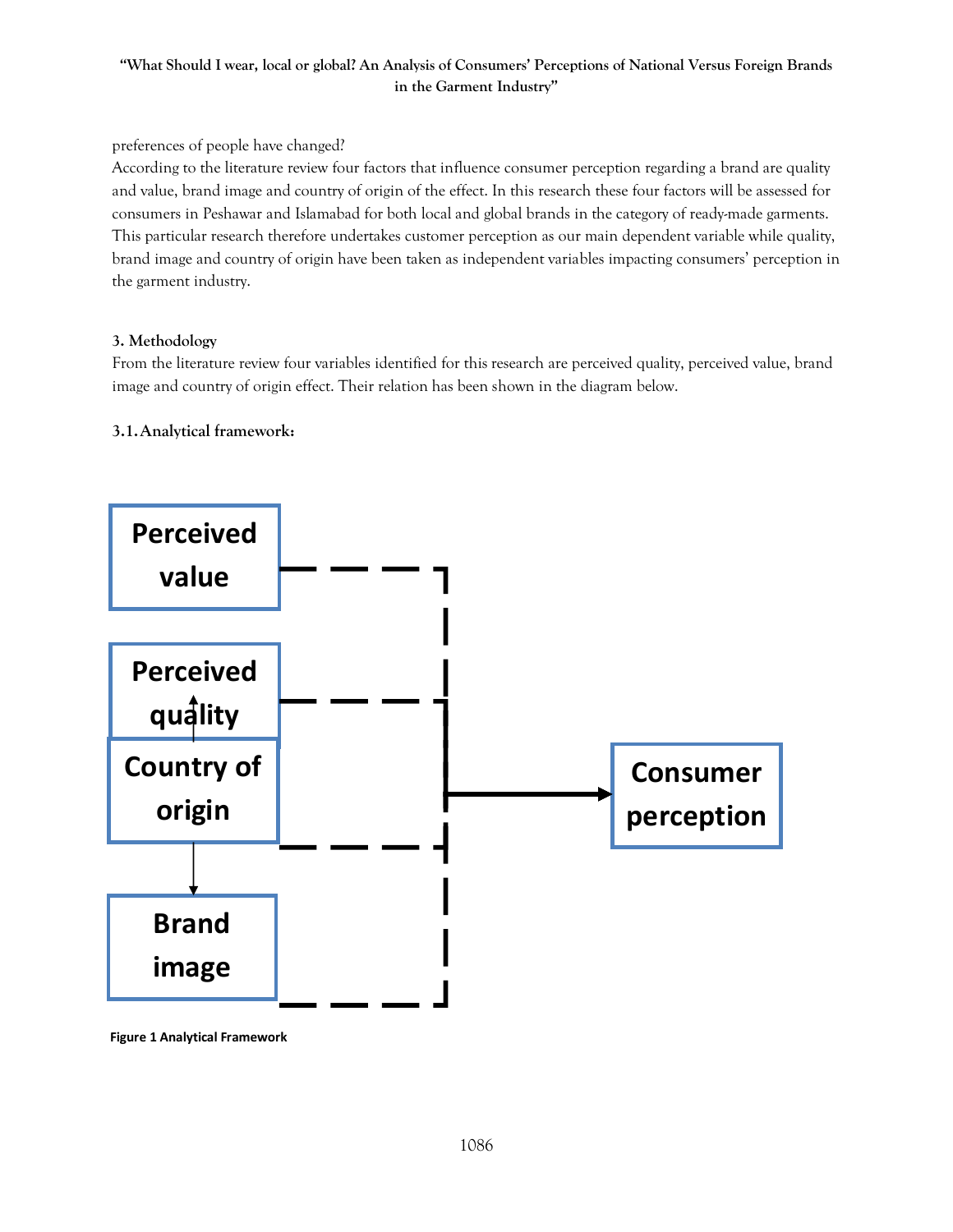# **3.2.Development of hypotheses:**

Perceived quality, perceived value, brand image and country of origin effect impact consumer perception directly. Country of origin effect also indirectly affect customer perception through shaping brand image and perceived quality.

The following hypotheses have been developed.

# **3.3.Hypotheses:**

# **3.3.1. Hypothesis 1**

 $H_0$ = people perceive local brands of readymade garments equivalent in terms of quality and value to global brands.

 $H_1$ = people do not perceive local brands of readymade garments equivalent in terms of quality and value to global brands."

# **3.3.2. Hypothesis 2**

 $H_0$ =brand image of local brands of readymade garments is as established as that of global brands

H1=brand image of local brands of readymade garments is not as established as that of global brands"

# **3.3.3. Hypothesis 3**

 $H_0$ =people do not consider country of origin of a brand while purchasing readymade garments

 $H_1$ =people consider country of origin of a brand while purchasing readymade garments"

# **3.3.4. Hypothesis 4**

 $H_0$ = people give preference to local brands over global brands while purchasing readymade garments.

 $H_1$ =people do not give preference to local brands over global brands while purchasing readymade garments."

# **3.4.Research Design**

A descriptive research methodology was used for this study. Survey was administered to a sample from a specific population. Survey is a type of research methodology designed to collect data from a specific population, or a sample from that population, and that uses an interview or a questionnaire as the instrument (Robson, 1993). Sample surveys are widely accepted as an important tool for collecting and analyzing data from individuals. They are regarded as one of the basic tools for collecting and applying social science research methodology. (Dey, 1997).

# **3.5. Data Collection:**

Secondary data was collected from online journals, books and magazines.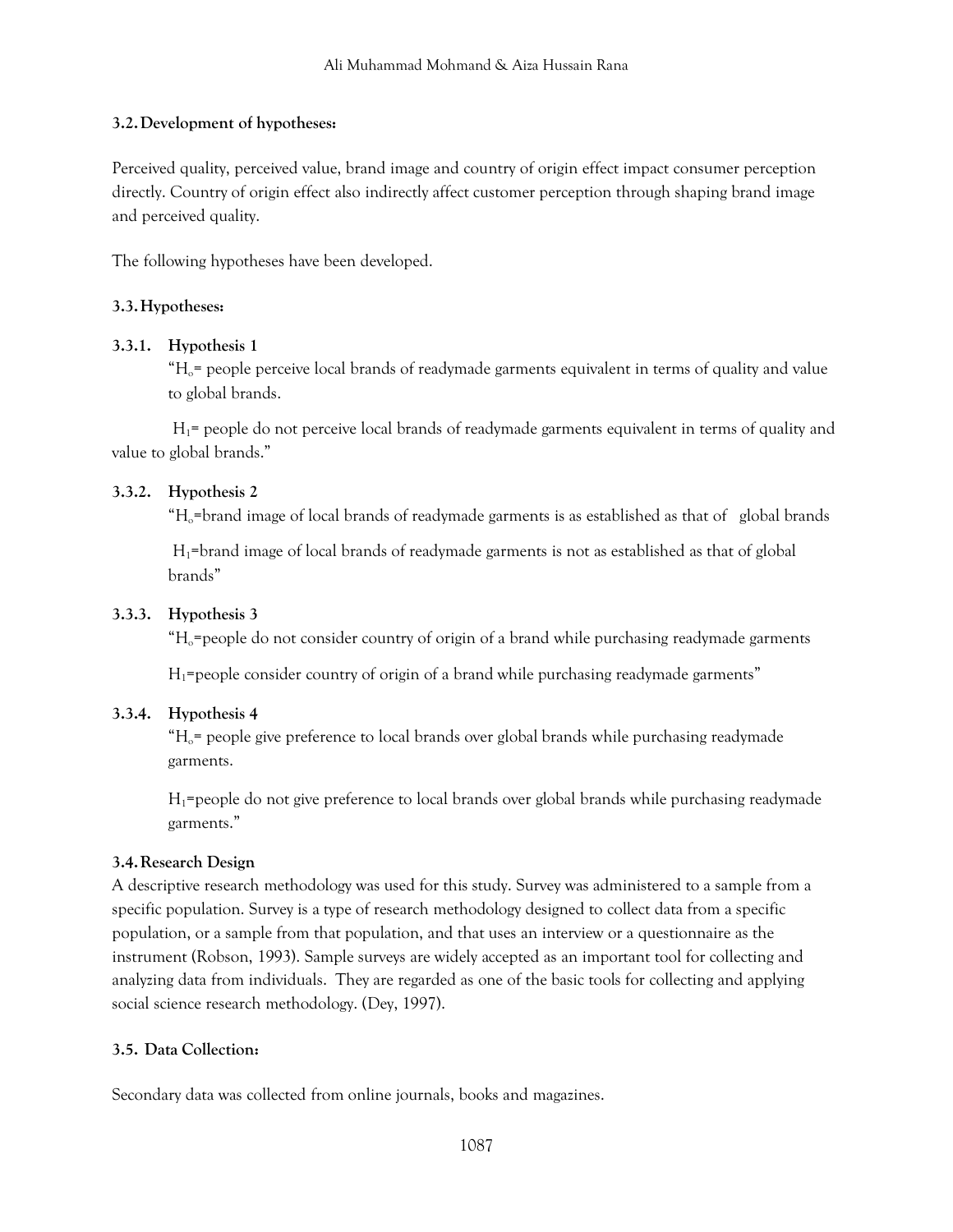Primary data was collected through a self-administered structured questionnaire.

# **3.6. Population:**

A population is defined as all elements (individuals, objects and events) that meet the sample criteria for inclusion in a study (Burns and Grover, 1993). Population selected for this study was the upper- and middle-classconsumers of Peshawar and Islamabad. This is because of three reasons:

1. The two cities are selected because they represent the two most important commercial hubs i.e. national capital and provincial capital of KPK.

2. The people are brand conscious and have the buying power

3. There is general awareness among them regarding the global brands available on the market.

# **3.7. Sample:**

Klopper (2008) defines a sample as elements selected with the intention of finding out something about the total population from which they are taken. The sample, to which the questionnaire was distributed, was three hundred respondents above 21 years of age which included male and female respondents both.

# **3.8. Sampling technique:**

Convenience sampling was used for this research. A convenient sample consists of subjects included in the study because they happen to be in the right place at the right time (Polit & Hungler, 1993)

# **3.9.Instrument:**

A self-administered structured questionnaire was used as data collection instrument. "A questionnaire is a printed self-report form designed to elicit information that can be obtained through the written responses of the subjects. The information obtained through a questionnaire is similar to that obtained by an interview, but the questions tend to have less depth" (Burns & Grove, 1993).

Use of questionnaires was decided for the following reasons.

- 1. They required less time and energy to administer.
- 2. It consisted of closed ended questions which made it easier to compare the responses.

Questionnaires were distributed among 300 respondents. The questionnaire had information about demographs and which contained 12 questionnaire items obtained through Likert scale indexed from "strongly agree" to "strongly disagree" and two questions using categorical scale. The Questionnaire can be found at the end of the report in 'Appendix A'.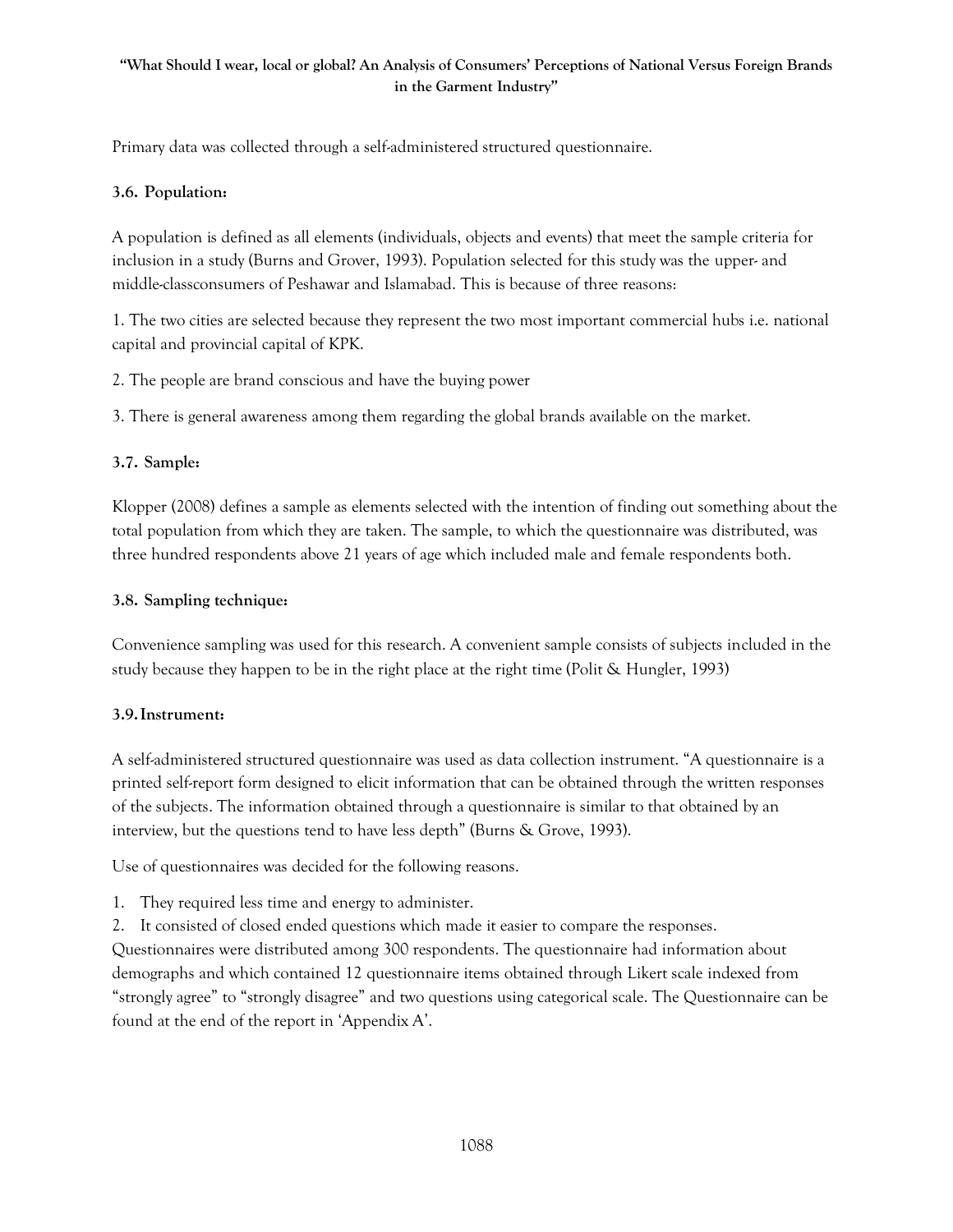# **4. Data Analysis**

The data collected was analyzed with the use of SPSS Software. The major findings are shown below:

# **4.1.Demographics**

Age, gender, and income were analyzed through frequencies given in the table below.

# **4.1.1. Gender:**

|      |        | Frequency | Percent | Valid   | Cumulative |
|------|--------|-----------|---------|---------|------------|
|      |        |           |         | Percent | Percent    |
| Vali | Male   | 63        | 63.0    | 63.0    | 63.0       |
|      | Female | 37        | 37.0    | 37.0    | 100.0      |
|      | Total  | 100       | 100.0   | 100.0   |            |

# **Table 1 Gender**

A higher number of male respondents are observed.

# **4.1.2. Age**

|       |            | Frequency | Percent | Valid   | Cumulative |
|-------|------------|-----------|---------|---------|------------|
|       |            |           |         | Percent | Percent    |
| Valid | 21-30      | 77        | 77.0    | 77.0    | 77.0       |
|       | 31-40      | 15        | 15.0    | 15.0    | 92.0       |
|       | 40 & above |           | 8.0     | 8.0     | 100.0      |
|       | Total      | 100       | 100.0   | 100.0   |            |

**Table 2 Age**

77% of respondents fell in the age group of 21-30 which means most respondents were between youth and adulthood.

# **4.1.3. Comparison of Age with Income**

| Age |              | Monthly Income or Pocket Money |         |         |             |  |
|-----|--------------|--------------------------------|---------|---------|-------------|--|
|     |              | 2500-10,000                    | 11,000- | 51,000- | 100,000 and |  |
|     |              |                                | 50,000  | 100,000 | above       |  |
|     | 21-30        | 20                             | 53      |         |             |  |
|     | 31-40        |                                |         |         |             |  |
|     | 40 and above |                                |         |         |             |  |

# **Table 3 Comparing Age with Income**

Age was compared with income to assess buying power.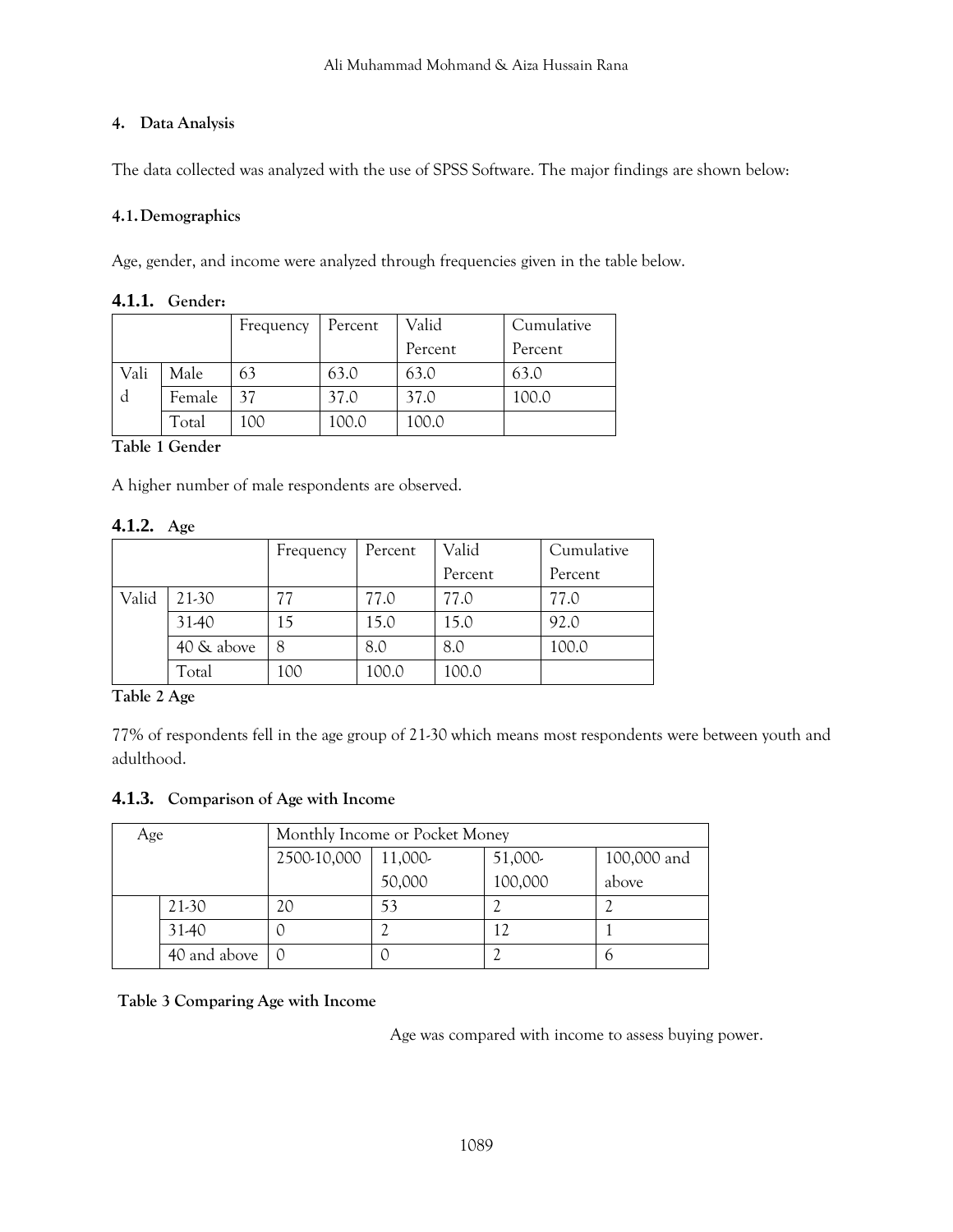#### **4.2.Analysis of questions**

Questions were analyzed using chi-square method and some were cross-tabulated in order to compare with each other and find the associations between them. The test statistics for all the questions are given below.

# **4.2.1. Test statistics**

|                                                                  | Chi-Square          | Df             | Asymp.Sig |
|------------------------------------------------------------------|---------------------|----------------|-----------|
| You wear branded readymade garments.                             | 77.500 <sup>a</sup> | $\overline{4}$ | .000      |
| What according to you is most important dimension in             | $18.160^{b}$        | 3              | .000      |
| assessing quality of garments?                                   |                     |                |           |
| Pakistani brands of garments can compete with foreign brands     | 60.800 <sup>a</sup> | $\overline{4}$ | .000      |
| in terms of quality.                                             |                     |                |           |
| At least on a national level Pakistani brands of garments are as | 49.800 <sup>a</sup> | $\overline{4}$ | .000      |
| well established as foreign brands.                              |                     |                |           |
| Pakistani brands carry out enough marketing activities to raise  | 31.300 <sup>a</sup> | $\overline{4}$ | .000      |
| their brand image.                                               |                     |                |           |
| Brand image associates you with a certain social class.          | $62.300^{\circ}$    | $\overline{4}$ | .000      |
| Wearing a foreign brand would make you feel more prestigious     | 9.600 <sup>a</sup>  | $\overline{4}$ | .048      |
| than a Pakistani brand.                                          |                     |                |           |
| Pakistani brands of garments can understand and cater to the     | $21.680^{b}$        | $\overline{3}$ | .000      |
| needs and demands of home market better than foreign             |                     |                |           |
| brands.                                                          |                     |                |           |
| Pakistani brand is an excellent value for money as compared to   | $11.120^{b}$        | $\overline{3}$ | .011      |
| foreign brands.                                                  |                     |                |           |
| Keeping price constant you will go for Pakistani brand as        | 23.500 <sup>a</sup> | $\overline{4}$ | .000      |
| opposed to foreign brand while purchasing garments.              |                     |                |           |
| Country of origin plays a role in enhancing quality perceptions. | 77.700 <sup>a</sup> | $\overline{4}$ | .000      |
| Country of origin plays a role in enhancing brand image.         | 88.500 <sup>a</sup> | $\overline{4}$ | .000      |
| You consider the country of origin of a brand while purchasing   | $36.100^a$          | $\overline{4}$ | .000      |
| ready-made garments.                                             |                     |                |           |
| What is your top priority while buying garments?                 | 82.800 <sup>b</sup> | $\overline{3}$ | .000      |

**Table 4 Test Statistics**

From above table it can be seen that all the questions are significant.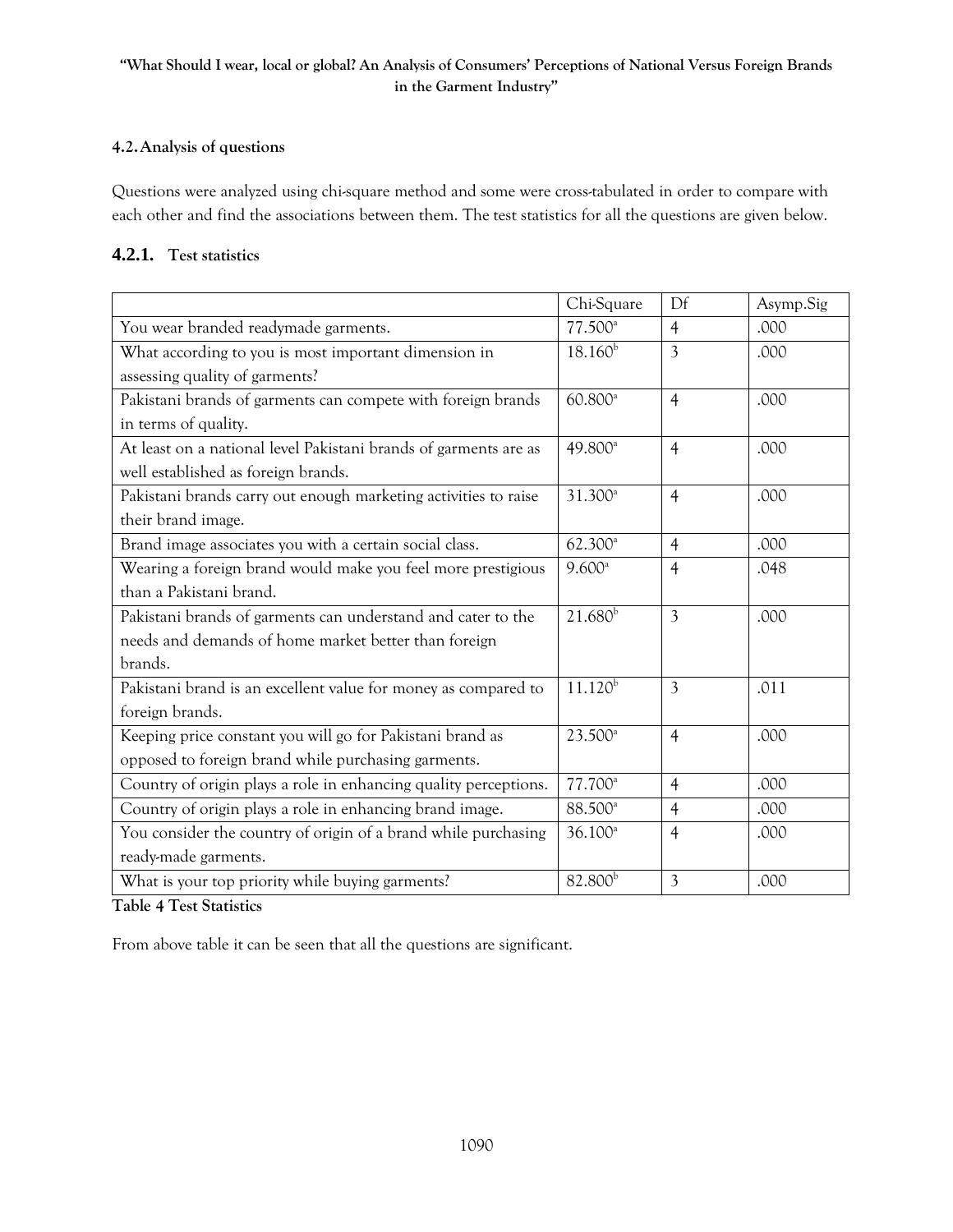|              | Observed N | Expected N | Residual |
|--------------|------------|------------|----------|
| very often   | 15         | 20.0       | $-5.0$   |
| rather often | 52         | 20.0       | 32.0     |
| Sometimes    | 24         | 20.0       | 4.0      |
| Rather       | 6          | 20.0       | $-14.0$  |
| seldom       |            |            |          |
| Never        | 3          | 20.0       | $-17.0$  |
| Total        | 10         |            |          |
|              |            |            |          |

**4.2.2. Do you wear branded readymade garments?**

# **Table 5 Wearing query**

Most of the respondents i.e. 52% wore branded readymade garments rather often, which is a justifiable figure for this study.

|                   | Observed N | Expected N | Residual |
|-------------------|------------|------------|----------|
| Quality of Fabric | 36         | 25.0       | 11.0     |
| Fashionability    | 35         | 25.0       | 10.0     |
| (style&colours)   |            |            |          |
| Durability        | 12         | 25.0       | $-13.0$  |
| Excellent fit     | 17         | 25.0       | $-8.0$   |
| Total             | 100        |            |          |

|  |  |  |  |  |  | 4.2.3. What according to you is most important dimension in assessing quality of garments? |  |
|--|--|--|--|--|--|--------------------------------------------------------------------------------------------|--|
|--|--|--|--|--|--|--------------------------------------------------------------------------------------------|--|

#### **Table 6 Dimension of quality**

Quality was assesses against four dimensions i.e. quality of fabric, fashionability, durability and excellent fit. Quality of fabric and fashionability seemed to be the dominating dimensions in assessing quality. In order to see how quality perceptions varied across different ages, age was cross tabulated with quality dimensions.

#### **4.2.4. Comparison of age with quality dimension**

| What according to you is most important dimension in assessing quality of<br>garments? |                      |                                       |            |               |  |
|----------------------------------------------------------------------------------------|----------------------|---------------------------------------|------------|---------------|--|
| Age                                                                                    | Quality of<br>Fabric | fashionability<br>(style&colour<br>s) | Durability | Excellent fit |  |
| 21-30                                                                                  | 28                   | 30                                    |            | 12            |  |
| 31-40                                                                                  |                      | 4                                     |            |               |  |
| 40 and above                                                                           |                      |                                       |            |               |  |

**Table 7 Age quality comparison**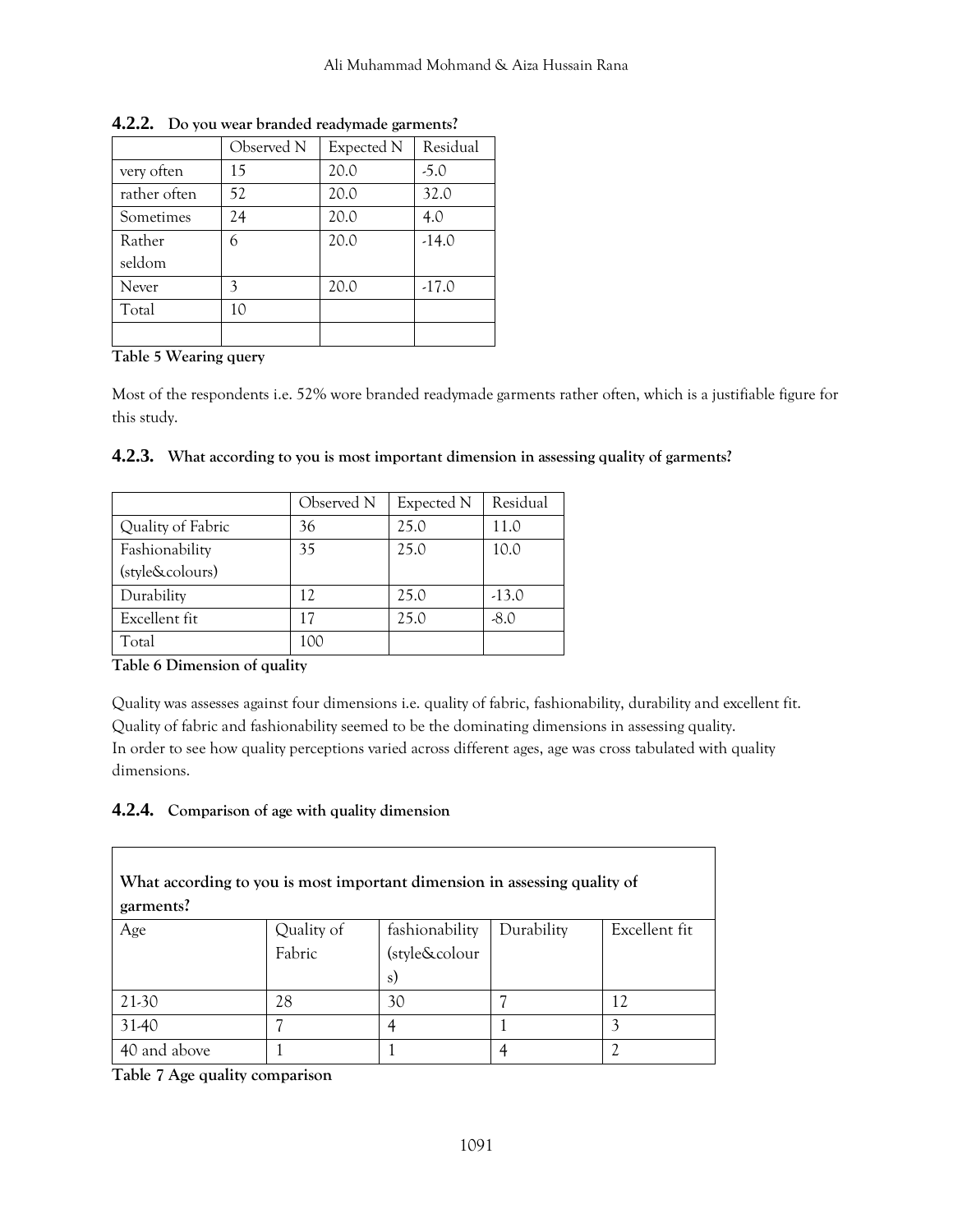Fashionability seems to be the important dimension of quality for youngsters. With age, quality of fabric and durability become the important dimensions.

|                 | Observed N | Expected | Residual |
|-----------------|------------|----------|----------|
|                 |            | N        |          |
| Strongly agree  | 18         | 20.0     | $-2.0$   |
| Agree           | 49         | 20.0     | 29.0     |
| Neutral         | 19         | 20.0     | $-1.0$   |
| Disagree        | 11         | 20.0     | $-9.0$   |
| Strongly        | 3          | 20.0     | $-17.0$  |
| <b>Disagree</b> |            |          |          |
| Total           | 100        |          |          |

# **4.2.5. Pakistani brands can compete with foreign brands of readymade garments in terms of quality.**

#### **Table 8 Pak brands vs. foreign brands in quality**

Almost 49% of respondents have agreed that Pakistani brands are comparable in terms of quality to foreign brands. Thus, the findings of previous literature are negated in this situation.

|                       | Observed N | Expected | Residual |
|-----------------------|------------|----------|----------|
|                       |            | N        |          |
| <b>Strongly Agree</b> | 20         | 20.0     | .0       |
| Agree                 | 43         | 20.0     | 23.0     |
| Neutral               | 25         | 20.0     | 5.0      |
| Disagree              | 11         | 20.0     | $-9.0$   |
| Strongly              | 1          | 20.0     | $-19.0$  |
| Disagree              |            |          |          |
| Total                 |            |          |          |

# **4.2.6. At least, on a national level Pakistani brands of readymade garments are as well established at foreign brands.**

A majority of respondents i.e. 43% again agreed that at least on a national level Pakistani brands were as well established as the foreign brands which show that Pakistani brands have built a strong brand image and favorable perception in the eyes of customers.

# **4.2.7. Pakistani brands carry out enough marketing activities to raise their brand image.**

To support the above question respondents were asked if Pakistani brands carried out enough marketing activities to raise their brand image. Majority again agreed on it.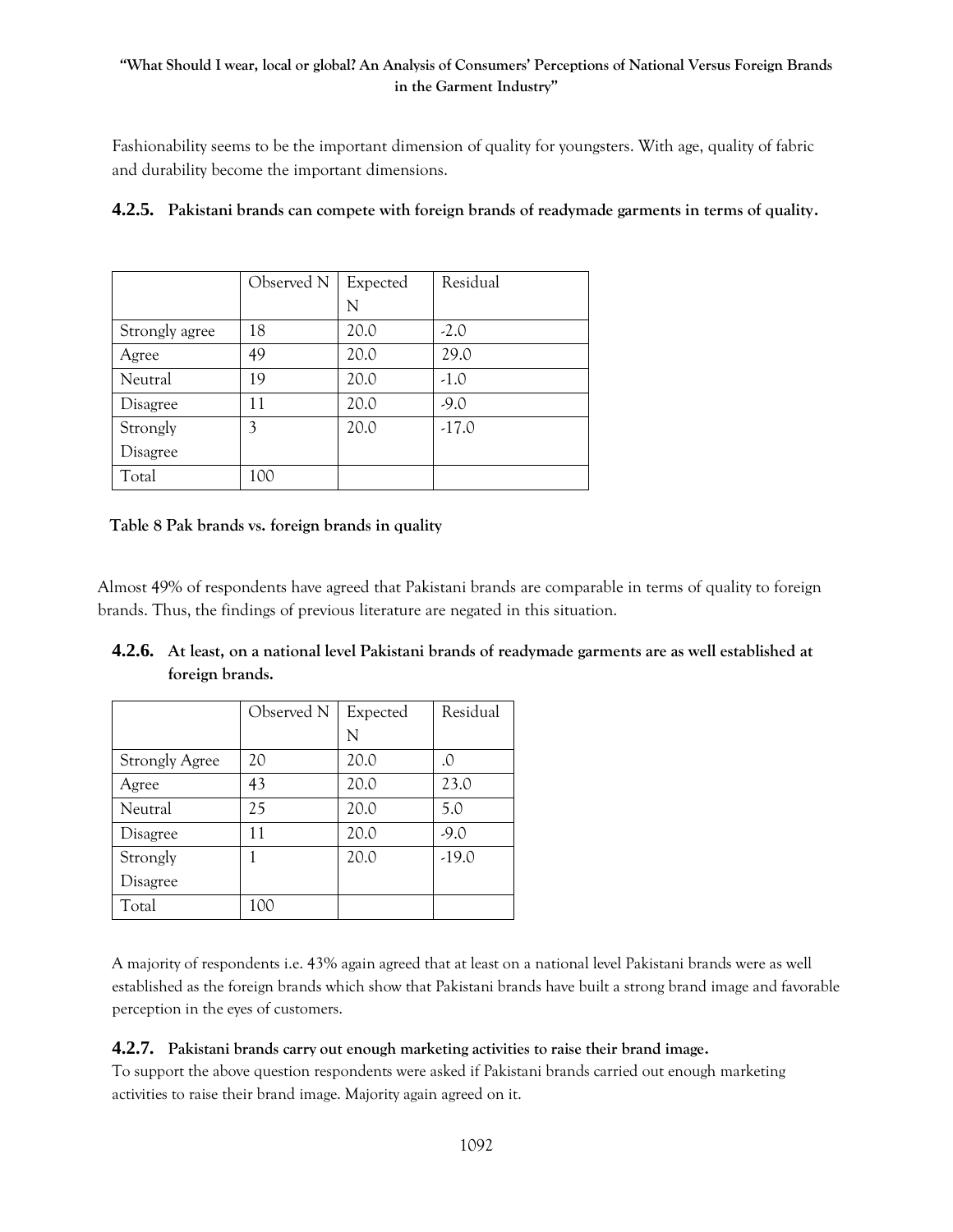|                       | Observed | Expected | Residual |
|-----------------------|----------|----------|----------|
|                       | N        | N        |          |
| <b>Strongly Agree</b> | 20       | 20.0     | .0       |
| Agree                 | 48       | 20.0     | 28.0     |
| Neutral               | 22       | 20.0     | 2.0      |
| Disagree              | 7        | 20.0     | $-13.0$  |
| Strongly              | 3        | 20.0     | $-17.0$  |
| Disagree              |          |          |          |
| Total                 | 100      |          |          |
|                       |          |          |          |

# **4.2.8. Brand image associates you with a certain social class.**

#### **Table 10 Brand image association with social class**

Majority agreed that brand image associates them with a certain social class. This supports the views of Eastman (1999) and Mason (1992) that in developing countries customers are status conscious.

|                       | Observed | Expected | Residual |
|-----------------------|----------|----------|----------|
|                       | N        | N        |          |
| <b>Strongly Agree</b> | 14       | 20.0     | $-6.0$   |
| Agree                 | 29       | 20.0     | 9.0      |
| Neutral               | 25       | 20.0     | 5.0      |
| Disagree              | 19       | 20.0     | $-1.0$   |
| Strongly              | 13       | 20.0     | $-7.0$   |
| Disagree              |          |          |          |
| Total                 | 100      |          |          |

**4.2.9. Wearing a foreign brand would make you feel more prestigious than a Pakistani brand**

**Table 11 Foreign brand prestige vs. Pak brand prestige**

Most respondents agreed that wearing a foreign brand would make them feel more prestigious. This supports the views of conspicuous consumption in apparel category of Batra et al. (2000).

**4.2.10. Pakistani brands of garments can understand and cater to the needs and demands of home market better than the foreign brands.**

|          | Observed N | Expected N | Residual |
|----------|------------|------------|----------|
| Strongly | 16         | 25.0       | $-9.0$   |
| Agree    |            |            |          |
| Agree    | 41         | 25.0       | 16.0     |
| Neutral  | 31         | 25.0       | 6.0      |
| Disagree | 12         | 25.0       | $-13.0$  |
| Total    | 100        |            |          |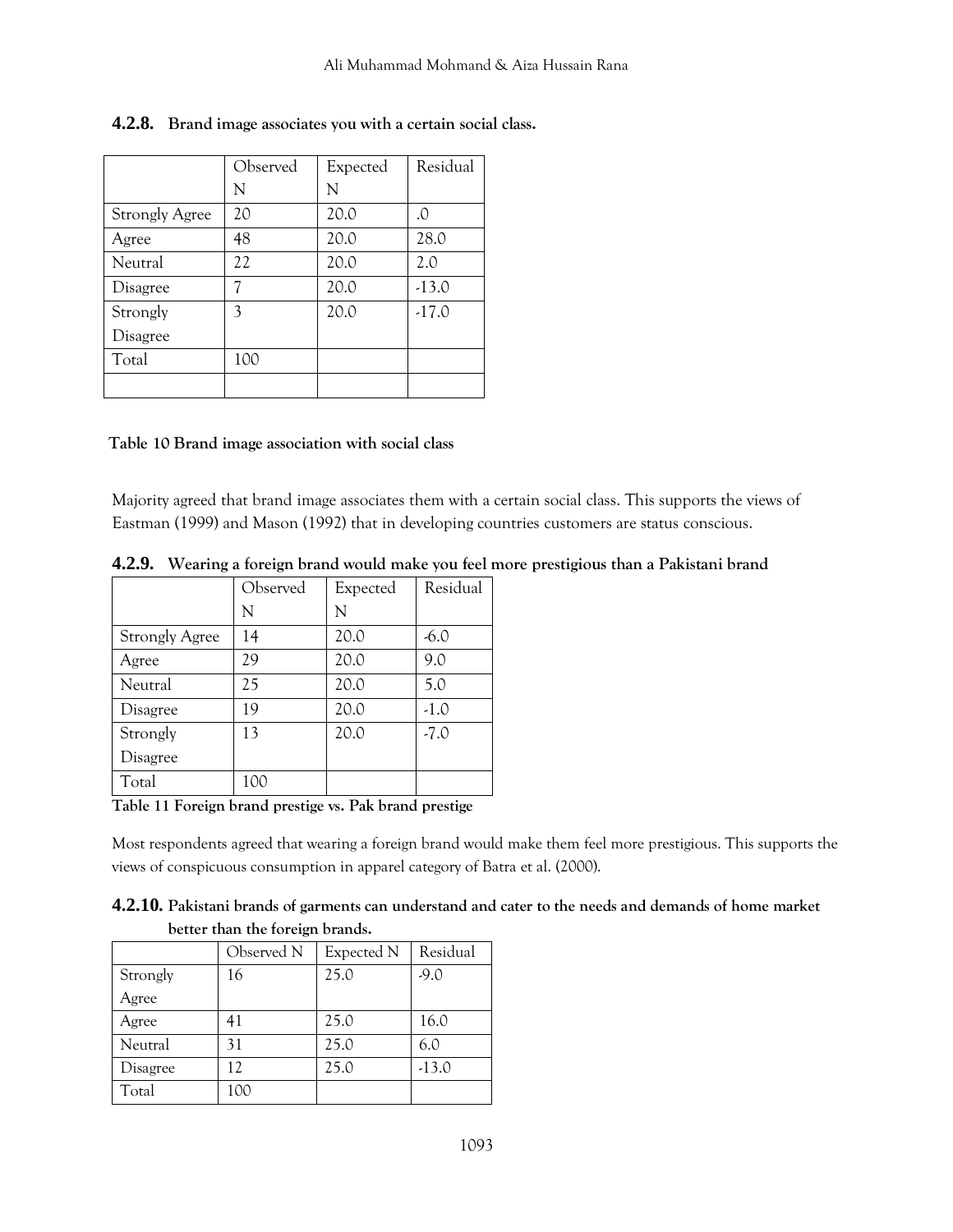#### **Table 12 Pak brands in terms of catering needs**

41% of respondents agreed that Pakistani brands better catered to needs and demands of home market.

|          | Observed | Expected | Residual |
|----------|----------|----------|----------|
|          | N        | N        |          |
| Strongly | 14       | 25.0     | $-11.0$  |
| Agree    |          |          |          |
| Agree    | 37       | 25.0     | 12.0     |
| Neutral  | 27       | 25.0     | 2.0      |
| Disagree | 22       | 25.0     | $-3.0$   |
| Total    | 100      |          |          |

**4.2.11. Pakistani brand is an excellent value for money as compared to the foreign brands.**

**Table 13 Pak brands excellent value for money**

Out of them all, 37% agreed that Pakistani brands are excellent value for money which points to a high perceived value of Pakistani brands.

|                       | Observed N | Expected | Residual |  |
|-----------------------|------------|----------|----------|--|
|                       |            | N        |          |  |
| <b>Strongly Agree</b> | 11         | 20.0     | $-9.0$   |  |
| Agree                 | 30         | 20.0     | 10.0     |  |
| Neutral               | 19         | 20.0     | $-1.0$   |  |
| Disagree              | 32         | 20.0     | 12.0     |  |
| Strongly              | 8          | 20.0     | $-12.0$  |  |
| Disagree              |            |          |          |  |

**4.2.12. Keeping price constant you will go for Pakistani brand as opposed to foreign brand while purchasing garments.**

To observe if the higher perceived value will lead to a customer purchase intention, respondents were asked if keeping price constant they would prefer Pakistani brands to foreign ones. It was seen that 32% majority disagreed that they wouldn't and 30% agreed that they would which are very close figures.

In order to know the reason we cross-tabulated the above question with prestige factor.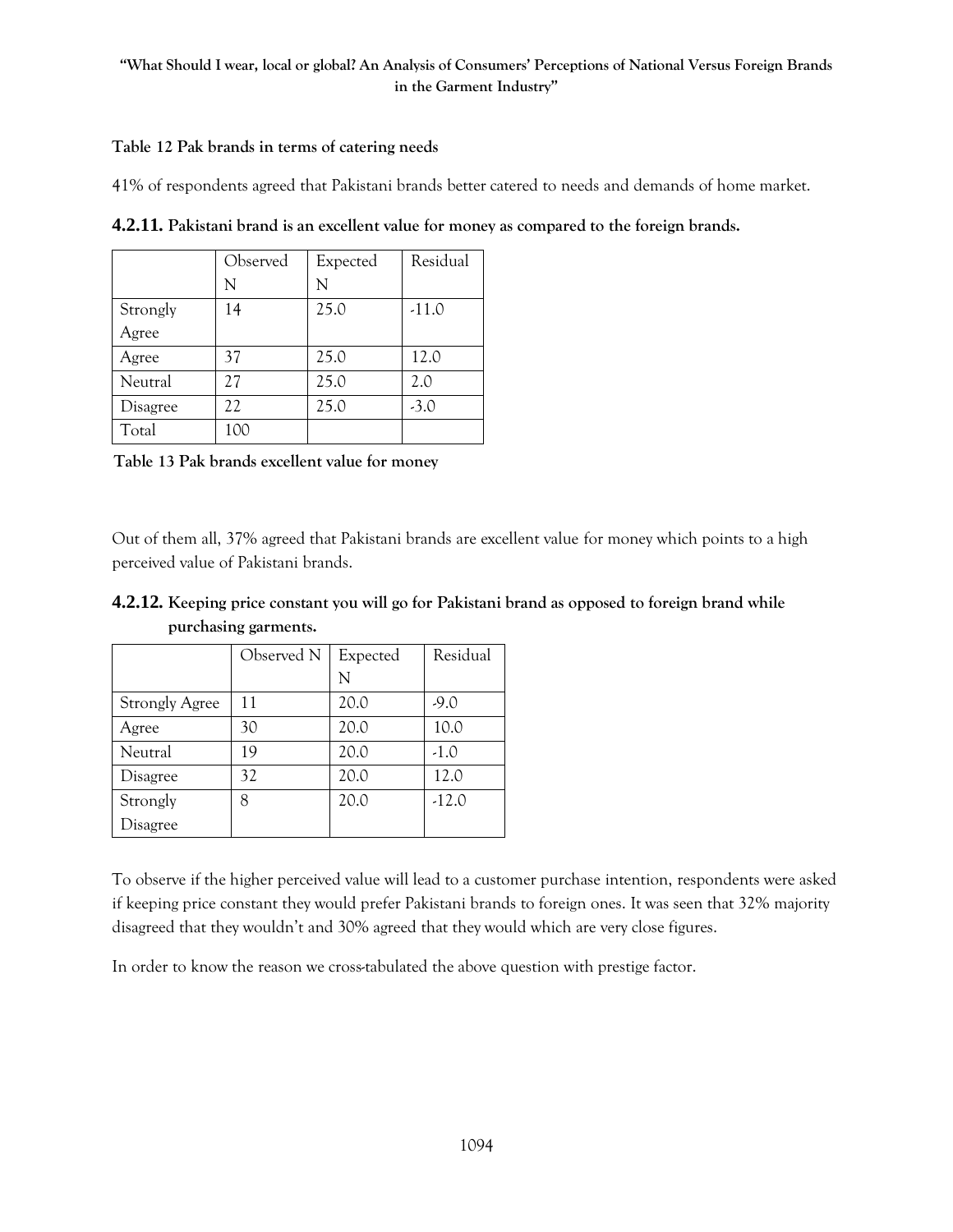| Keeping price constant you will go for Pakistani brands as opposed to foreign brands while |                       |          |             |                             |          |                |
|--------------------------------------------------------------------------------------------|-----------------------|----------|-------------|-----------------------------|----------|----------------|
| purchasing garments.                                                                       |                       |          |             |                             |          |                |
| Wearing a                                                                                  |                       | Strongly | Agree       | Neutral                     | Disagree | Strongly       |
| foreign brand                                                                              |                       | Agree    |             |                             |          | Disagree       |
| would make you                                                                             | <b>Strongly Agree</b> |          |             |                             |          |                |
| feel more                                                                                  | Agree                 | <u>າ</u> | $\mathbf Q$ |                             | 10       |                |
| prestigious than                                                                           | Neutral               | 4        | 4           | 4                           | 11       | $\mathfrak{D}$ |
| Pakistani brand.                                                                           | Disagree              |          | 8           | 5                           | 3        | $\gamma$       |
|                                                                                            | Strongly              | 3        | 6           | $\mathcal{D}_{\mathcal{L}}$ |          |                |
|                                                                                            | Disagree              |          |             |                             |          |                |

# **4.2.13. Chi square cross tabulation of purchase intention with prestige.**

| Chi-Square Tests   |                       |    |             |  |  |
|--------------------|-----------------------|----|-------------|--|--|
|                    | Value                 | Df | Asymp. Sig. |  |  |
|                    |                       |    | $(2-sided)$ |  |  |
| Pearson Chi-Square | $45.521$ <sup>a</sup> | 16 | .000        |  |  |
| Likelihood Ratio   | 31.383                | 16 | .012        |  |  |
| Linear-by-Linear   | 11.548                |    | .001        |  |  |
| Association        |                       |    |             |  |  |
| N of Valid Cases   |                       |    |             |  |  |

The chi-square value shows that the association is significant.

Although respondents agreed that Pakistani brands were excellent value for money however they did not show an inclination towards purchase. The prestige factor here plays a role in influencing purchase intention.

# **4.2.14. Country of origin plays a role in enhancing quality perceptions.**

|                       | Observed N | Expected | Residual |
|-----------------------|------------|----------|----------|
|                       |            | N        |          |
| <b>Strongly Agree</b> | 18         | 20.0     | $-2.0$   |
| Agree                 | 54         | 20.0     | 34.0     |
| Neutral               | 15         | 20.0     | $-5.0$   |
| Disagree              | 8          | 20.0     | $-12.0$  |
| Strongly              | 5          | 20.0     | $-15.0$  |
| Disagree              |            |          |          |
| Total                 | 100        |          |          |

**Table 16 Country of origin role in quality enhancement**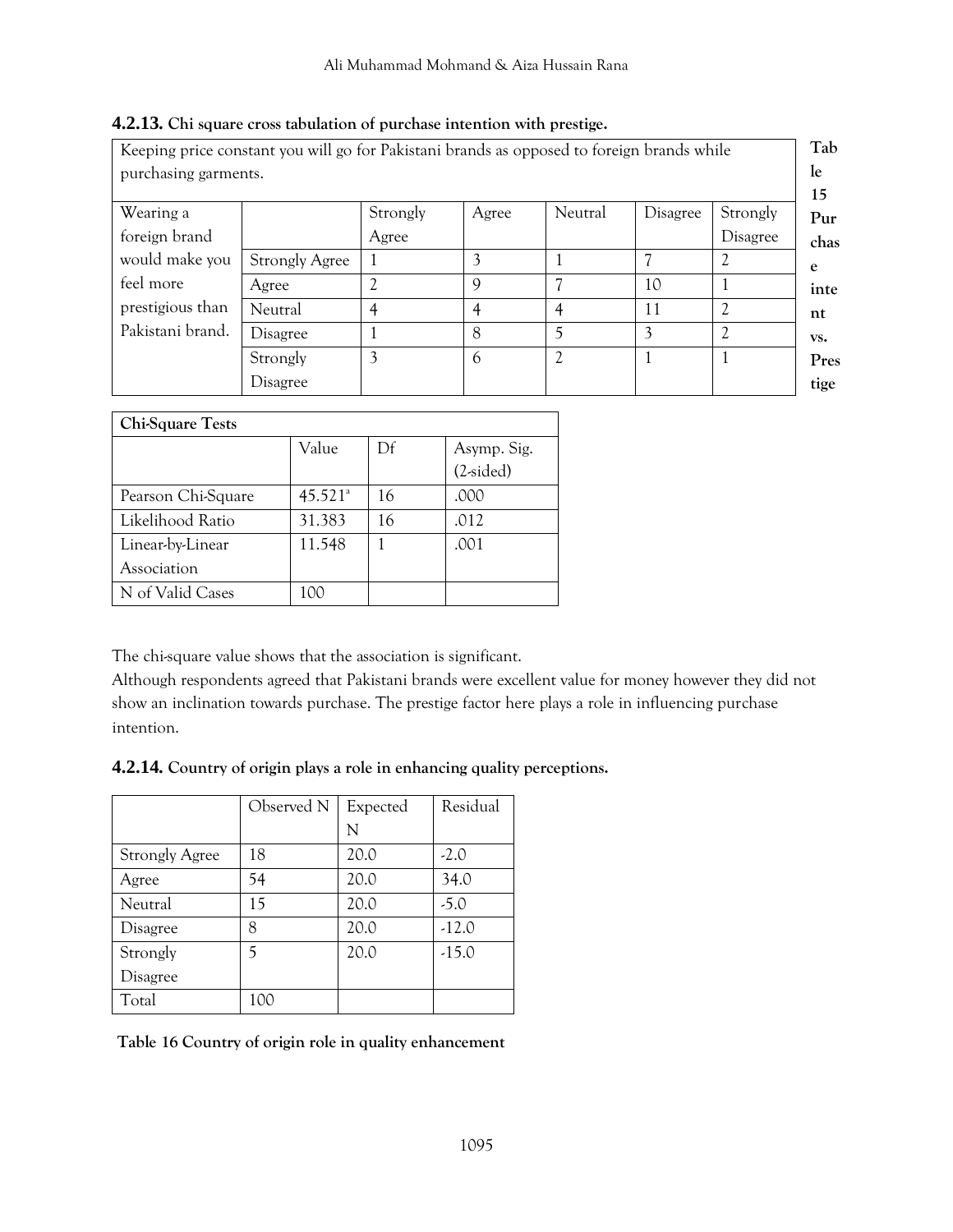|           | Observed N | Expected | Residual |
|-----------|------------|----------|----------|
|           |            | N        |          |
| Strongly  | 12         | 20.0     | $-8.0$   |
| Agree     |            |          |          |
| Agree     | 56         | 20.0     | 36.0     |
| Neutral   | 20         | 20.0     | $\Omega$ |
| Disagree  | 9          | 20.0     | $-11.0$  |
| St. Agree | 3          | 20.0     | $-17.0$  |
| Total     | 100        |          |          |

**4.2.15. Country of origin plays a role in enhancing brand image.**

**Table 17 Country of origin role in image enhancement**

Majority agreed that country of origin enhances quality perceptions and brand image.

|                       | Observed N | Expected | Residual |
|-----------------------|------------|----------|----------|
|                       |            | N        |          |
| <b>Strongly Agree</b> | 9          | 20.0     | $-11.0$  |
| Agree                 | 24         | 20.0     | 4.0      |
| Neutral               | 30         | 20.0     | 10.0     |
| Disagree              | 34         | 20.0     | 14.0     |
| Strongly              | 3          | 20.0     | $-17.0$  |
| disagree              |            |          |          |

**4.2.16. You consider country of origin of a brand while purchasing readymade garments.**

# **Table 18 Country of origin impact on purchase decision**

Although country of origin is seen to influence perception of the brand, majority do not rely on it as an important extrinsic cue while purchase.

**4.2.17. What is your top priority while buying readymade garments?**

|             | Observed N | Expected | Residual |
|-------------|------------|----------|----------|
|             |            | N        |          |
| Quality     | 62         | 25.0     | 37.0     |
| brand Image | 23         | 25.0     | $-2.0$   |
| Value       | 14         | 25.0     | $-11.0$  |
| Country of  |            | 25.0     | $-24.0$  |
| origin      |            |          |          |
| Total       | 100        |          |          |

**Table 19 Priority while purchase of garments**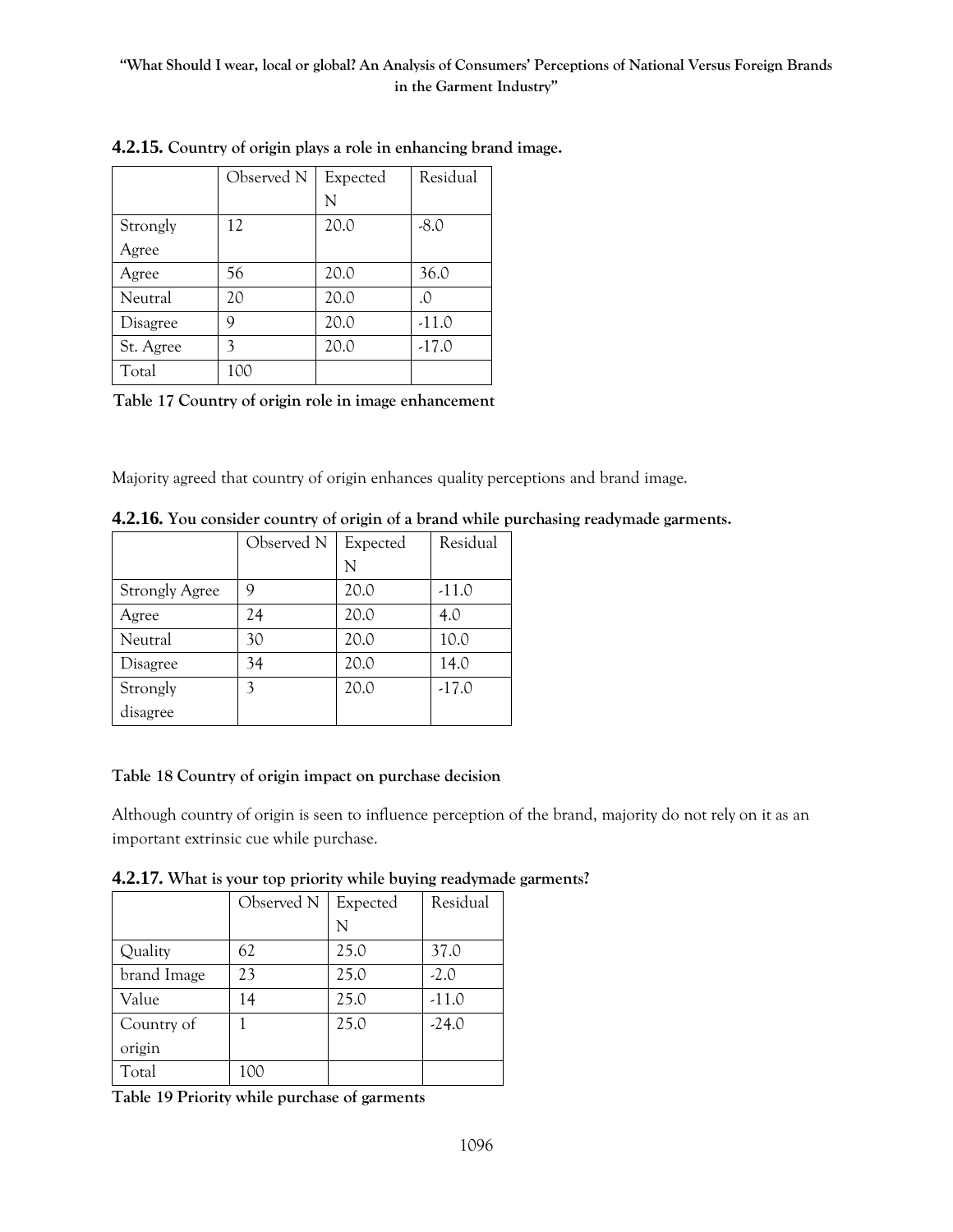The top priority for majority was the quality of garments.

From the analysis our first three hypotheses are proven to be valid i.e.

 $H_0$ = people perceive local brands of readymade garments equivalent in terms of quality and value to global brands.

Ho=brand image of local brands of readymade garments is as established as that of global brands

 $H<sub>o</sub>=$  people do not consider country of origin of a brand while purchasing readymade garments"

However our fourth hypothesis was rejected and we accepted

 $H_1$ = people do not give preference to local brands over global brands while purchasing readymade garments."

# **5. Discussion& Conclusion**

From the above methodological analyses, the following points are presented for literary discussion.

- In terms of quality and brand image, the Pakistani customer equates local brands to global brands in the category of ready-made garments
- They find local brands a better value for money when compared to global brands.
- Although majority agreed that country of origin effect did enhance brand and quality perception yet they did not fully rely on it as an extrinsic cue during purchase. Hence, supporting the views of Agarwal (2003)) that in real market situation country of origin effect was reduced as people relied more on intrinsic cues. Moreover, while purchasing ready-made garments a full assessment of quality can be done on spot hence one does not have to consider extrinsic cues.
- However the final preference during purchase was seen in favor of global brands. This could be attributed to the prestige factor noted by Batra et al. (2000) that influences the purchase decision. It also supports views of Wang and Chen (2004) who said, "While wearing branded apparel global brands were preferred as it could be a sign of social status and it enhanced your public image."

# **5.1. Conclusion:**

Perception is the process through which the brain interprets the stimuli to which it is exposed. Previous literature on consumer perception of foreign brands in developing countries show that they perceive it to be of better quality than local bands and hence a better value for money and they associate its brand image with prestige and sophistication. The country of origin effect also had an impact on customer perception. Products from developed country of origin were associated with high quality and value. Hence, the perception of local products was positively co-related with the economic advancement in a country. However, the previous literature in developing country setting was based on those products where local brands were not well established and the findings were generalized across all developing countries. In Pakistan, the ready-made garments industry has seen a major boom in previous decade. Big brands have emerged in this category and they have attained global recognition. The rise is mainly attributed to no compromise on quality. Hence, customer perceptions have changed and they perceive Pakistani brands at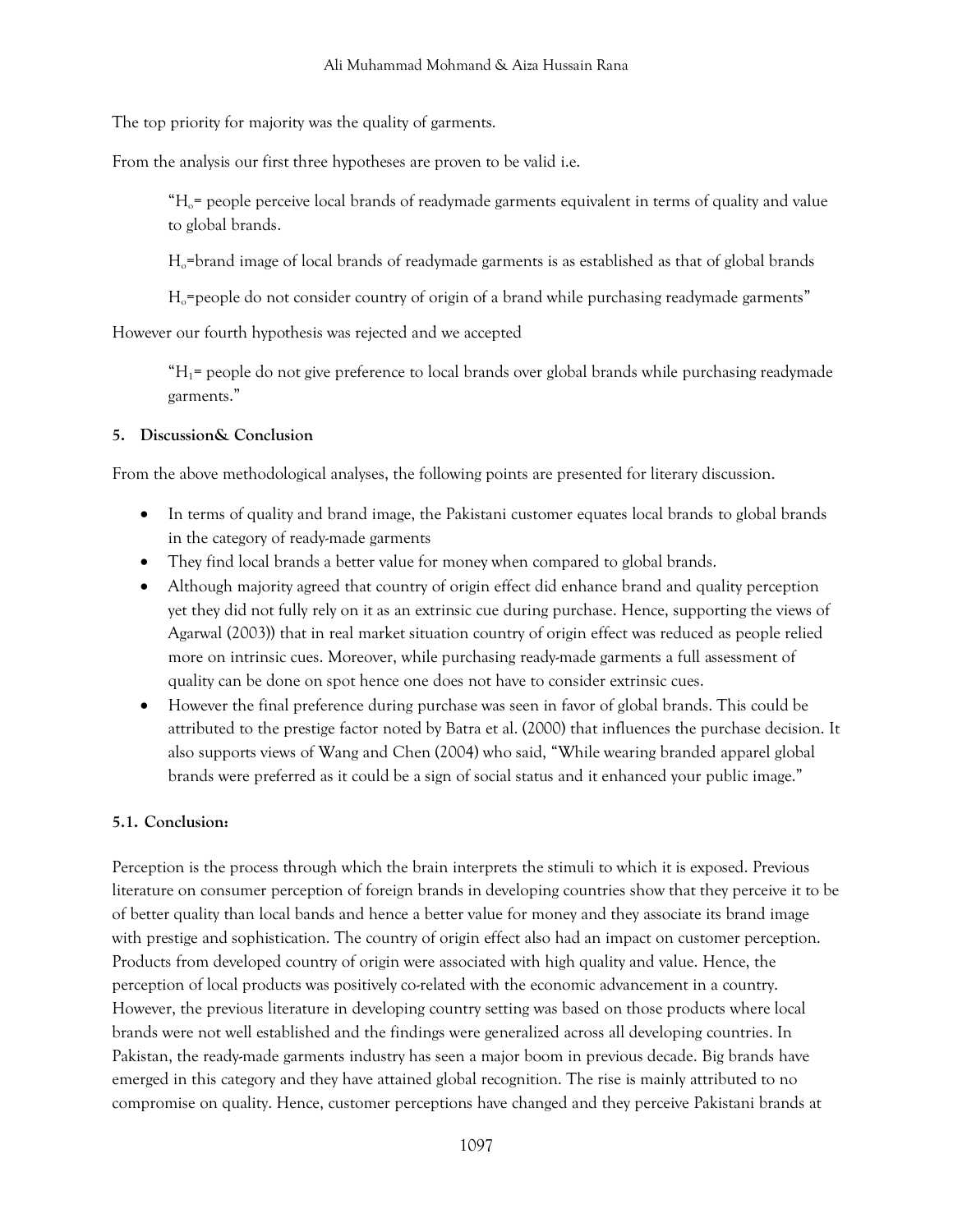par with global brands in terms of quality, value and brand image. Country of origin effect is minimized and that can be related to the rise of hybrid products and brands marketing their brand name globally rather than their made in label. For example, people buy Zara because it is Zara and not because it is Spanish. The study however was confined to perception only and it did not focus on the actual sales. Further research is required in that area to compare buying patterns in a real market situation. Evaluating the findings of this study, the following recommendations are made.

# **5.2.Recommendations:**

- 1. No compromise on quality. It is good to see that Pakistani brands are keeping up with the fashion trends but quality should never be compromised upon because a slight variation can change perceptions.
- 2. Pakistani brands should incorporate a global marketing strategy. The big brands should take their operations abroad and open outlets in big shopping malls. Going global will make them more prestigious in the minds of Pakistani customers.
- 3. Innovation is required. To go global brands have to be innovative in a way that they remain distinct and their cultural trends remain intact.
- 4. It is good to see Pakistani designers holding fashion shows in fashion hubs like Paris. Such efforts should be continued and they should establish themselves in the main fashion hubs so that the garments industry receives a world-wide recognition.
- 5. Brands should try to focus on garments for kids and infants too. That is another big sector in the market where they yet have to establish themselves locally and globally.

# **5.3 Significance of research:**

This study will not only add to the existing literature but also it will help Pakistani brands assess where they stand in the eyes of Pakistani consumer. Grey areas will be identified that will help them revisit their marketing strategies.

# **5.4 Limitations and Future directions:**

- Due to monetary and time constraints the research was limited to the area of Peshawar and Islamabad cities only. However, future researchers should propgate the study to other similar contexts and cities such as India and Bangladesh
- Biased response of the respondents might affect actual findings but future researchers are advised to avoid the use of any potential selection and omitted variable biases that might have affected our results to some extent.

# **References**

Akturan, U., &Bozbay, Z. (2018). Attractiveness, purchase intention, and willingness to pay more for global brands: Evidence from Turkish market. *Journal of Promotion Management*, *24*(6), 737-754.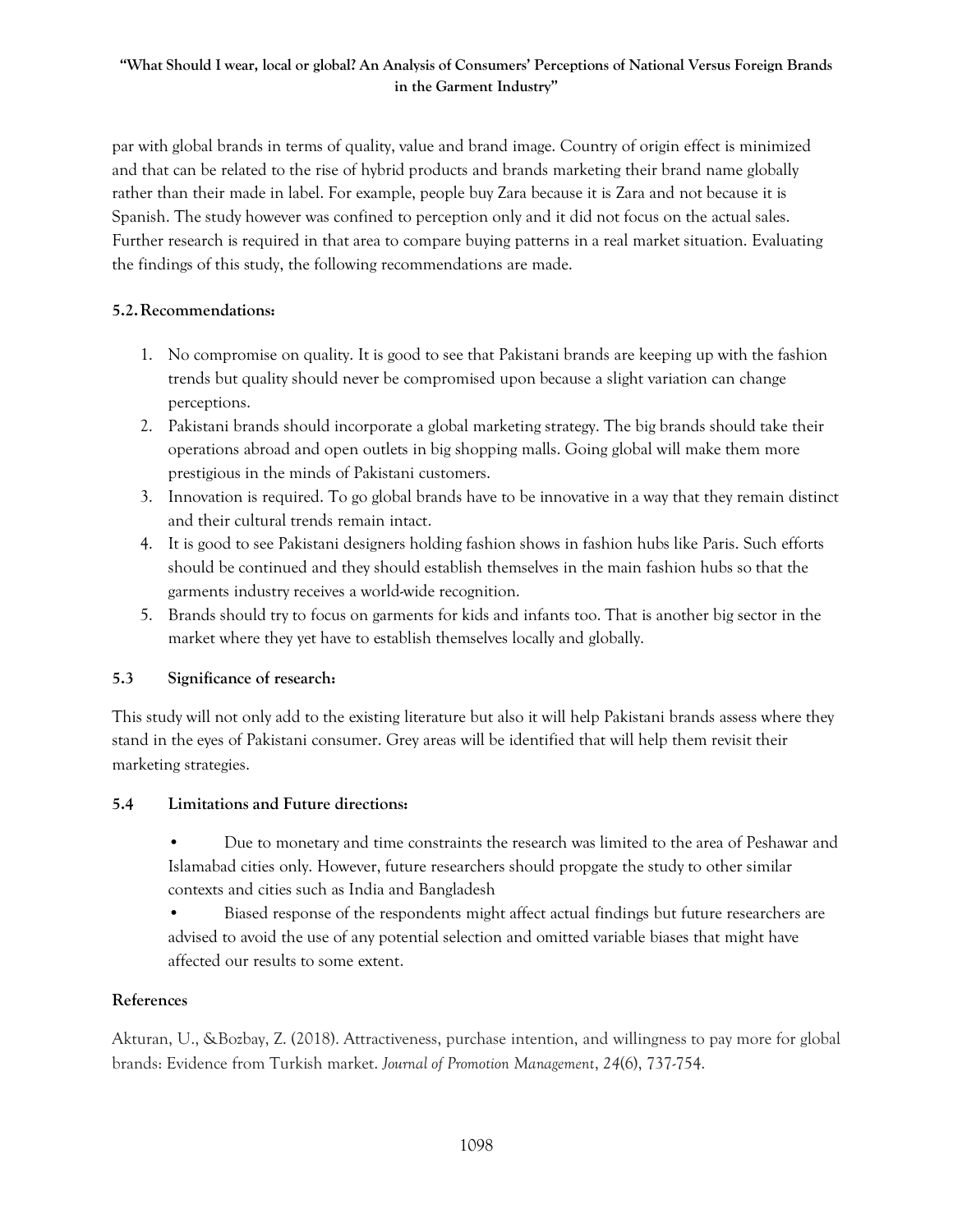Agarwal, M. K. (2003). Developing global segments and forecasting market shares: a simultaneous approach using survey data. *Journal of International Marketing*, *11*(4), 56-80.

Bow, J., & Ford, M. (1993). Indonesia & China: the retail of two cities. *Asian Business*, *29*(10), 12-14

Damanpour, F. (1993). Temporal shifts of developed country-images: a 20 year view. *Product-country images*, 357-78.

Dey, E. L. (1997). Working with low survey response rates: The efficacy of weighting adjustments. *Research in higher education*, *38*(2), 215-227.

Dimofte, C. V., Johansson, J. K., &Ronkainen, I. A. (2008). Cognitive and affective reactions of US consumers to global brands. *Journal of International Marketing*, *16*(4), 113-135.

Dobni, D., & Zinkhan, G. M. (1990). In search of brand image: A foundation analysis. *ACR North American Advances*.

Dumitrescu, L., &Vinerean, S. (2010). The glocal strategy of global brands. *Studies in Business and Economics*, *5*(3), 147-155.

Eastman, J. K., Goldsmith, R. E., & Flynn, L. R. (1999). Status consumption in consumer behavior: Scale development and validation. *Journal of marketing theory and practice*, *7*(3), 41-52.

Johansson, J. K., &Ronkainen, I. A. (2005). The esteem of global brands. *Journal of Brand Management*, *12*(5), 339-354.

Josiassen, A., &Harzing, A. W. (2008). Comment: Descending from the ivory tower: reflections on the relevance and future of country‐of‐origin research. *European Management Review*, *5*(4), 264-270.

Jeong, S., & Lee, J. (2021). Effects of cultural background on consumer perception and acceptability of foods and drinks: a review of latest cross-cultural studies. *Current Opinion in Food Science*, *42*, 248-256.

Karoui, S., &Khemakhem, R. (2019). Consumer ethnocentrism in developing countries. *European Research on Management and Business Economics*, *25*(2), 63-71.

Klopper, H. (2008). The qualitative research proposal. *Curationis*, *31*(4), 62-72.

Kiran, V., Majumdar, M., & Kishore, K. (2012). Innovation in in-store promotions: effects on consumer purchase decision. *European Journal of Business and Management*, *4*(9).

Kotzab, H., & Teller, C. (2003). Value-adding partnerships and co-opetition models in the grocery industry. *International journal of physical distribution & logistics management*.

Lee, M., Kim, Y., & Kim, S. (2018). Country of Origin, Global Identity, and Social Influence for Success as Global Brand. *Journal of Service Research and Studies*, *8*(1), 13-26.